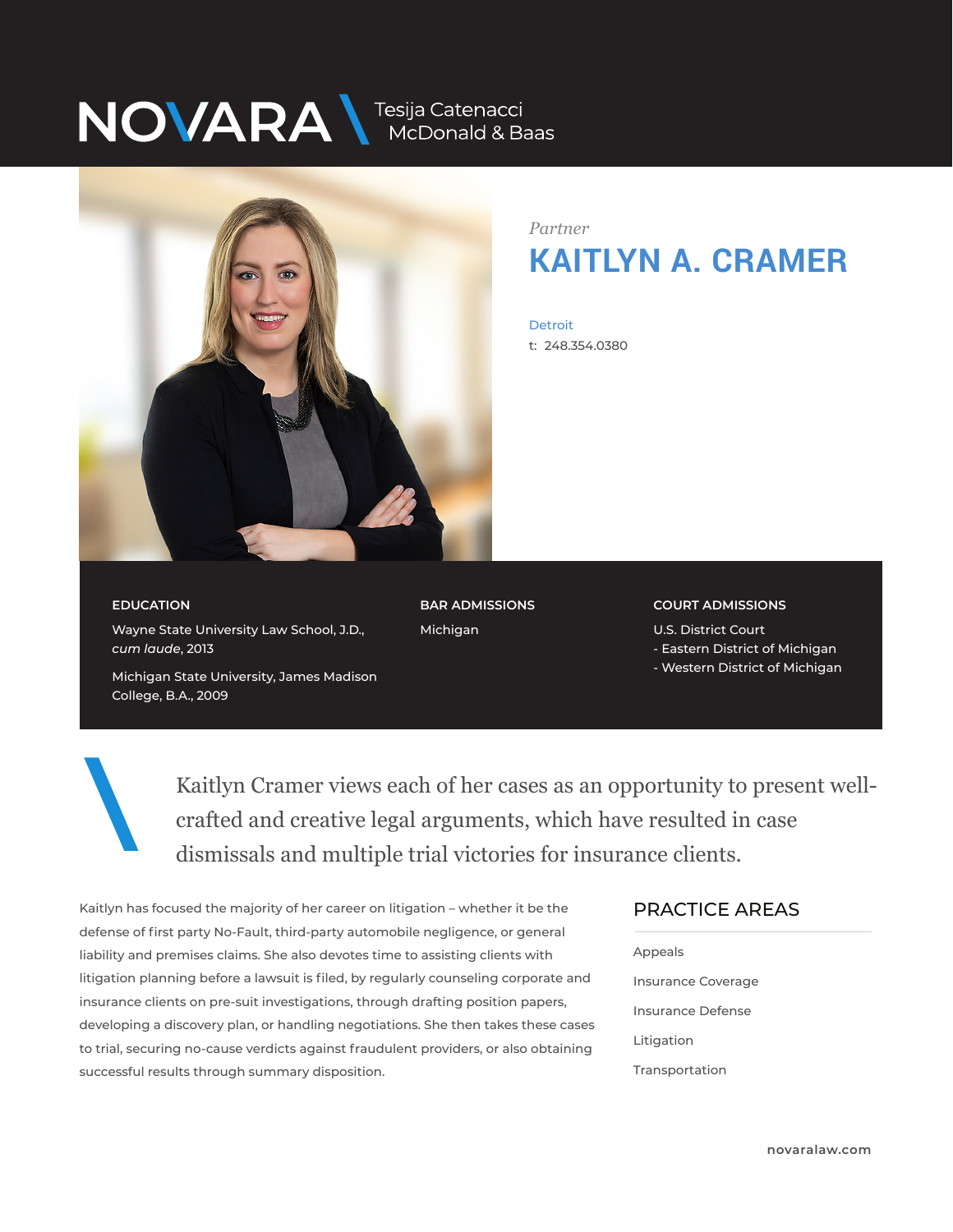# NOVARA MEDOnald & Baas

Kaitlyn first developed a passion for advocacy in international moot court programs during law school, where she was recognized as a top oralist in the Midwest and one of the best appellate advocates in the world at international rounds in Washington D.C. Using those natural skills, she is a key member of the firm's appeals practice. She advocates for clients in the Michigan appellate courts by defending dismissals at the trial court level and creating new precedent as well.

Kaitlyn is a regular contributor to the Institute of Continuing Legal Education and various industry groups, presenting on key legal updates and strategies for peers in the litigation world or to commercial and insurance litigation clients. She has been asked to comment on No-Fault Act reforms and present on litigation strategies for the defense of third party automobile negligence claims on an annual basis.

Having grown up in Michigan's thumb region, Kaitlyn is also dedicated to protecting the state's farmers and agricultural producers. She regularly advises these groups on food safety practices and litigation developments in today's competitive commodities market.

### **EXPERIENCE**

- Represented national insurance company in trial against physical therapy clinics with six figures alleged in damages. Successfully obtained "no cause" verdict on basis of physical therapy clinic's fraudulent billing and underlying patient's fraudulent conduct.
- Represented national insurance company in appeal by Plaintiff, defending Motion for Summary Disposition victory at Court of Appeals in case involving catastrophically injured individual and allegations of memory loss and accelerated dementia (McConkey v Fremont; Docket No. 340287)
- Represented national insurance company in appealing fraudulent charges by infamous diagnostic imaging facility, obtained Order from appellate court determining that act of scanning patient once but billing for multiple scans was fraudulent
- Represented tort defendants and insureds of a national insurance company in trial brought against them for negligence; Plaintiff was a bicyclist who was struck by the insured and had multiple surgeries. Jury rendered "no cause" verdict finding no negligence by the insureds.

#### SPEAKING ENGAGEMENTS

Presenter, Institute of Continuing Legal Education, "Third Party Case Updates," 2022

Presenter, "Third Party No-Fault Update," 2018

Presenter, "Conducting Oral Arguments Effectively at Motion Hearings" Demonstration for ICLE

Moderator and Presenter, "No Fault Reform: Recent Developments and Emerging Strategies," Institute of Continuing Legal Education